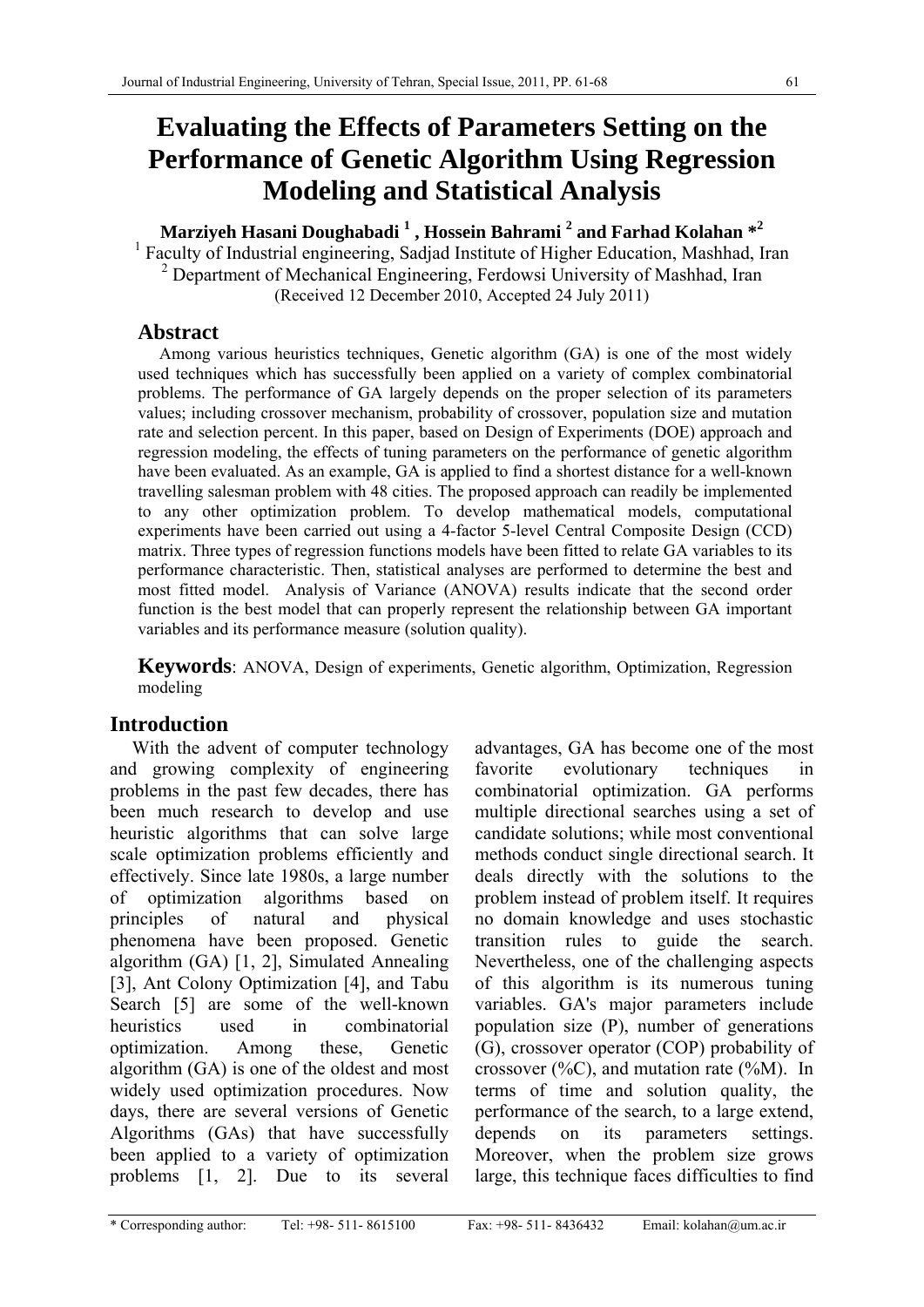the global or near global solutions. Traditionally, time-intensive trial and error runs were used to determine the best parameter settings according to the nature of problem domain. However, these methods were limited in the sense that they were case dependent and would not give much insight into the effects of each parameter on the search performance. Each GA parameter may be considered in several levels and hence there are almost infinite numbers of possibilities. This combinatorial explosion on GA factors and its values makes it extremely difficult to set the proper levels through enumeration or any other trial and error approaches. Therefore, there is a need for more profound and effective way to find the influence of each parameter so as its proper values may be determined.

Work on GA parameters is a well established research area. Todd [6] investigated the performance of fourteen crossover and five mutation operators within GA applied to five problem sizes of TSP. However, some important parameters such as probabilities of crossover  $(^{\circ}\!\%C)$  and mutation (%M) were overlooked. For basic flow-shop scheduling problem, Pongcharoen et al. [7] used a Design of Experiments (DOE) approach to find appropriate setting of GA parameters. They have taken into account such GA parameters as the combination of population size and number of generations, probabilities of crossover and mutation as well as different crossover and mutation operators. Ghrayeb and Phojanamongkolkij [8] have employed DOE along with Analysis of Variance (ANOVA) approaches to investigate the effects of GA parameters on its performance in solving job shop scheduling problem. Although, some important parameters including population size, number of generations, and probabilities of crossover and mutation have been considered on their work, they failed to account for two key GA operators; namely (COP and MOP). More recently, attempts have been made to improve GA performance by the means of more effective crossover (Kaya [9]) and mutation mechanisms (Albayrak and Allahverdi [10]). These works, however, did not consider the effects of other GA parameters on its performance. The details of the other works on GA operators and parameters are well documented in the related literatures [11-14].

In general, in most existing research there is a lack of joint consideration of all important GA parameters simultaneously. The main objective of this work is, therefore, to investigate the mutual influences of GA's prominent parameters through statistical analysis and mathematical modeling. The proposed procedure is applied on a wellknown benchmark TSP for 48 (att48) cities [15]. It is noted, this approach may be used for any other problem with minor modifications.

### **Genetic Algorithm**

Genetic algorithm (GA) is a metaheuristic inspired by the efficiency of natural selection in biological evolution. In GA the concepts of natural evolution are used to direct the search toward areas of high expected performance. This evolution is based on the past information which is summarized using a coding scheme.

Each solution in GA is represented in the form of a string of numbers or symbols, resembling chromosomes and their associated genes. The algorithm works by generating a population of numeric vectors (called chromosomes), each representing a possible solution to the problem. The individual components within a chromosome are called genes. New chromosomes are created by crossover which is the probabilistic exchange of values between two selected chromosomes; or mutation, generating a new random chromosome by such means as random replacement of values in a vector. Mutation provides randomness within the chromosomes to increase coverage of the search space and help prevent premature convergence on a local optimum. Chromosomes are then evaluated according to a fitness (or objective) function, with the fittest surviving and the less fit being eliminated. To avoid losing good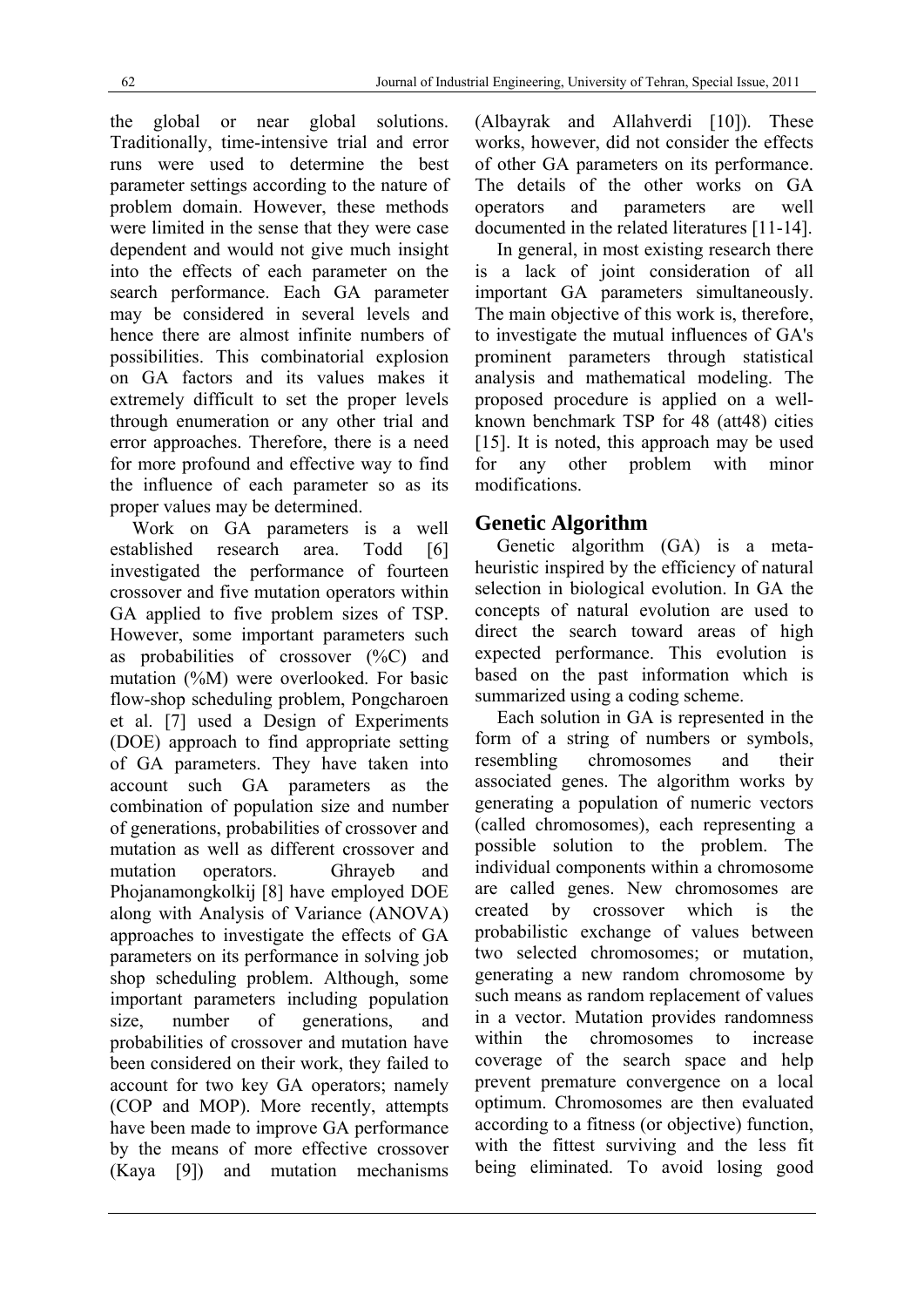solutions, the most fitted ones, called elites, are copied directly to the next generation. The result is a new population that evolves over time to produce better and fitter solutions to a problem. GA is stochastic iterative processes and is not guaranteed to converge on an optimal solution. Thus, search process typically terminates when a pre-specified fitness value is reached, a set amount of computing time passes or until no significant improvement occurs in the population for a given number of iterations [16]. In its general form, GA works through the following steps:

1. Start: Generate a set of feasible random population of chromosomes

2. Fitness: Evaluate the fitness of each chromosome in the population. The fitness value assigned to each individual is determined by the fitness function defined by the problem being solved.

3. Check: If the termination criterion is reached, stop the search and show the best chromosomes of the current population as the final solution; otherwise proceed to the next step.

4. Next generation: Create a new population using crossover, mutation and elitism operators and go to step 2.

The details of this algorithm and its diverse applications can be found in related literatures [e.g. 1, 2 and 17].

### **Problem statement and computational results**

Travelling salesman problem (TSP) is one of the most famous combinatorial optimization problems. In its classical form, TSP consists of a set of N nodes or cities for which a closed tour with minimum distance should be constructed. In other words, the salesman is expected to visit each city exactly once and return to the point of his departure with minimum total travelling distance. Many optimization problems can be transferred to a TSP, including manufacturing scheduling, transportation, facility layouts, etc. For a problem with N cities, there are N! possible solutions and

hence TSP like problems are classified as non-polynomial (NP)-complete problems. It means that the required computational effort increases exponentially with the number of cities. This property makes exact algorithms based on enumeration, extremely time consuming and hence inefficient.

Computational research on the TSP began in earnest with the classic paper of Dantzig et al. [18], where the cutting-plane algorithm was used to calculate an optimal TSP tour through 49 cities in the United States. TSP has received considerable attention over the last two decades [19] and still is an attractive ongoing research topic. In this work, the problem with 48 cities is used as a benchmark to model and evaluate significant parameters in GA. The structure of this problem and its optimal tour are given by Germany Heidelberg University database [15]. The objective is to investigate the effects of GA parameters and operators on its solution quality while solving this kind of problems. This is done by regression modeling on the data gathered through Design of Experiment approach.

The parameters under study include population size, probabilities of crossover (%C), mutation (%M) and selection (%S), as well as crossover operators (COP). In our computational experiments, all GA parameters are studied in five levels, while three types of crossovers: partially mapped crossover (PMX), ordered crossover (OX) and heuristic crossover are used. To obtain required data, Design of Experiments (DOE) approach has been employed. DOE is a powerful technique used for exploring new processes, gaining knowledge of the existing processes and/or optimizing these processes for achieving desirable performance. Experimental design consists of a group of techniques used in the empirical study of relationship between one or more measured responses and a number of input variables. There are different DOE techniques including full factorial design, fractional factorial design, etc [20]. It is shown that Central Composite Design (CCD) matrix is the most popular design when there are large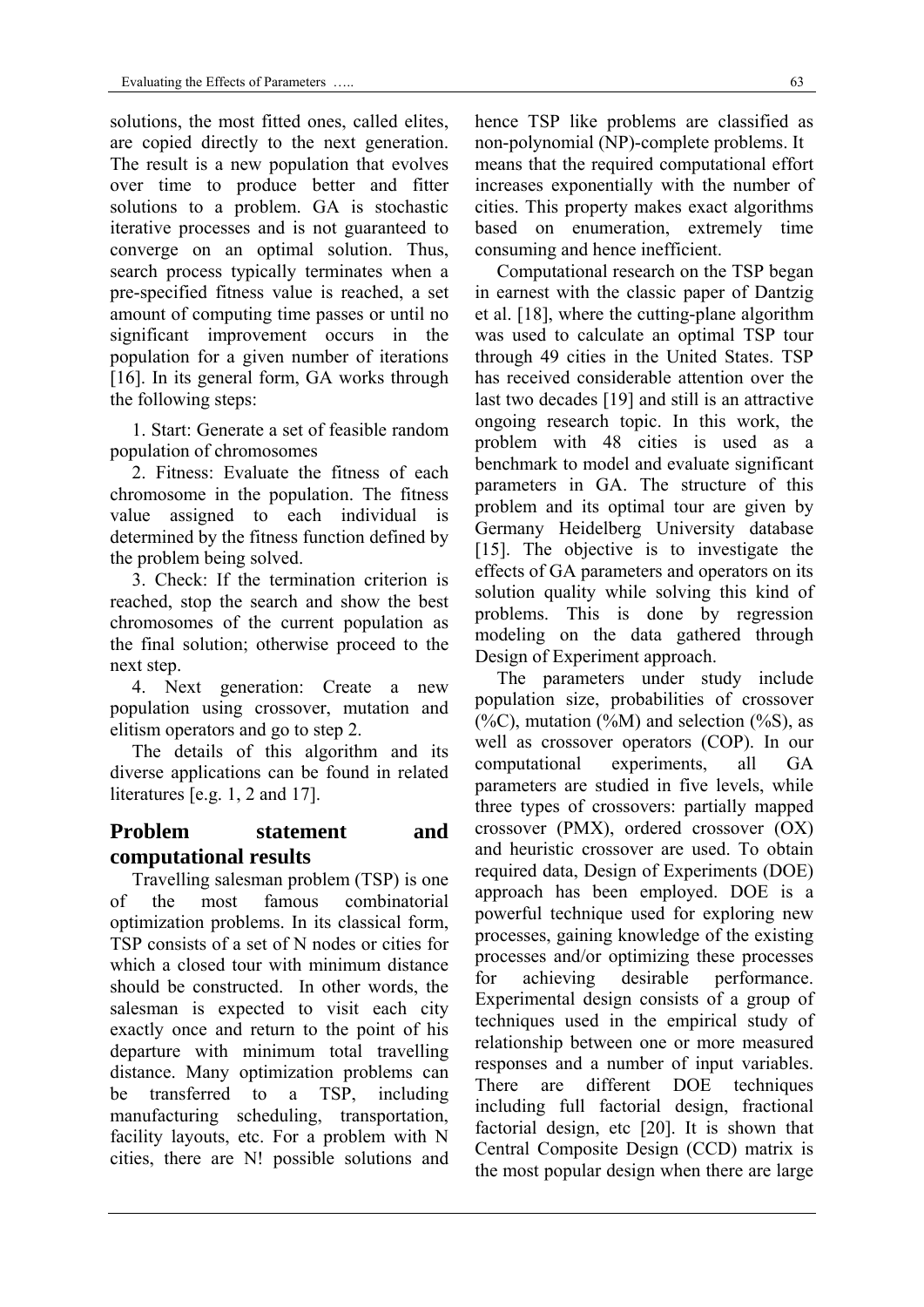numbers of parameters that provides equal precision of estimation in all directions. Therefore, CCD matrix is selected in this study for experimental runs.

Central Composite Design is a rotatable matrix that provides equal precision for fitted response at points (factor level combinations) that are of equal distance from the centre of the factor space. In its basic form, CCD is a design requiring 5 levels of each parameter  $(0, \pm 1, \pm a)$ . The selected designed matrix is a standard central composite rotatable four-factor five-level factorial design with 31 experiments. To facilitate design matrix construction, a coding system is employed to indicate different ranges of parameters. The upper and lower limits are coded as  $+2$  and  $-2$ , respectively. The intermediate values are calculated using Eq. (1).

$$
X_i = \frac{2[2X - (X_{\text{max}} + X_{\text{min}})]}{(X_{\text{max}} - X_{\text{min}})}
$$
(1)

Where,  $X_i$  is the coded value of variable X ranging between  $X_{min}$  and  $X_{max}$ . For each parameter under study, +2 and -2 correspond to the upper limit  $(X_{max})$  and lower limit  $(X_{min})$  respectively. The values of GA parameters, given by this coding scheme, are shown in Table 1.

| <b>Parameters</b> | $-2$  | $-1$  | $\bf{0}$ | $+1$  | $+2$  |
|-------------------|-------|-------|----------|-------|-------|
| Pop               | 50    | 150   | 250      | 350   | 450   |
| Cr                | 0.3   | 0.45  | 0.6      | 0.75  | 0.9   |
| Pm                | 0.001 | 0.026 | 0.050    | 0.075 | 0.100 |
| Sr                | 0.35  | 0.5   | 0.65     | 0.8   | 0.95  |

**Table 1: GA parameters levels in CCD matrix** 

For four-factor five-level CCD matrix there are a total of 31 experiments out of which 16 are factorial points, 8 axial (star) points and 7 replicates at the centre points, as shown in Table 2. In this table, Pop, Cr, Pm, Sr are the number of population, probability of crossover, mutation probability and selection rate, respectively. Also the last three columns are associated with the three types of crossovers used in this research.

The computer code was prepared using Matlab software. For comparison purposes, in all runs computational experiments were performed for the same amount of CPU times. The algorithm was run five times for each combination of parameters and the mean of results was used as the final solution. Since, computational experiments have been performed for three types of crossover, there are a total of 93  $(31\times3)$ solutions, as shown in the last three columns of Table 2. In this table, each solution represents the length of a tour found by GA using the corresponding parameters setting. These 93 experimental runs are sufficient to gather required data for regression modeling relating the total distance of each tour to GA's tuning parameters.

#### **A. Comparing types of crossover**

The pairwise comparisons between different crossover operators are shown in Figures 1and 2. As illustrated, in all 31 runs OX is superior to PMX and Heuristic in terms of solution quality. Therefore, this crossover is selected in our future analysis and the mathematical models are developed based on computational results using OX as the crossover operator.



**Figure 1: Comparison between PMX and OX crossovers**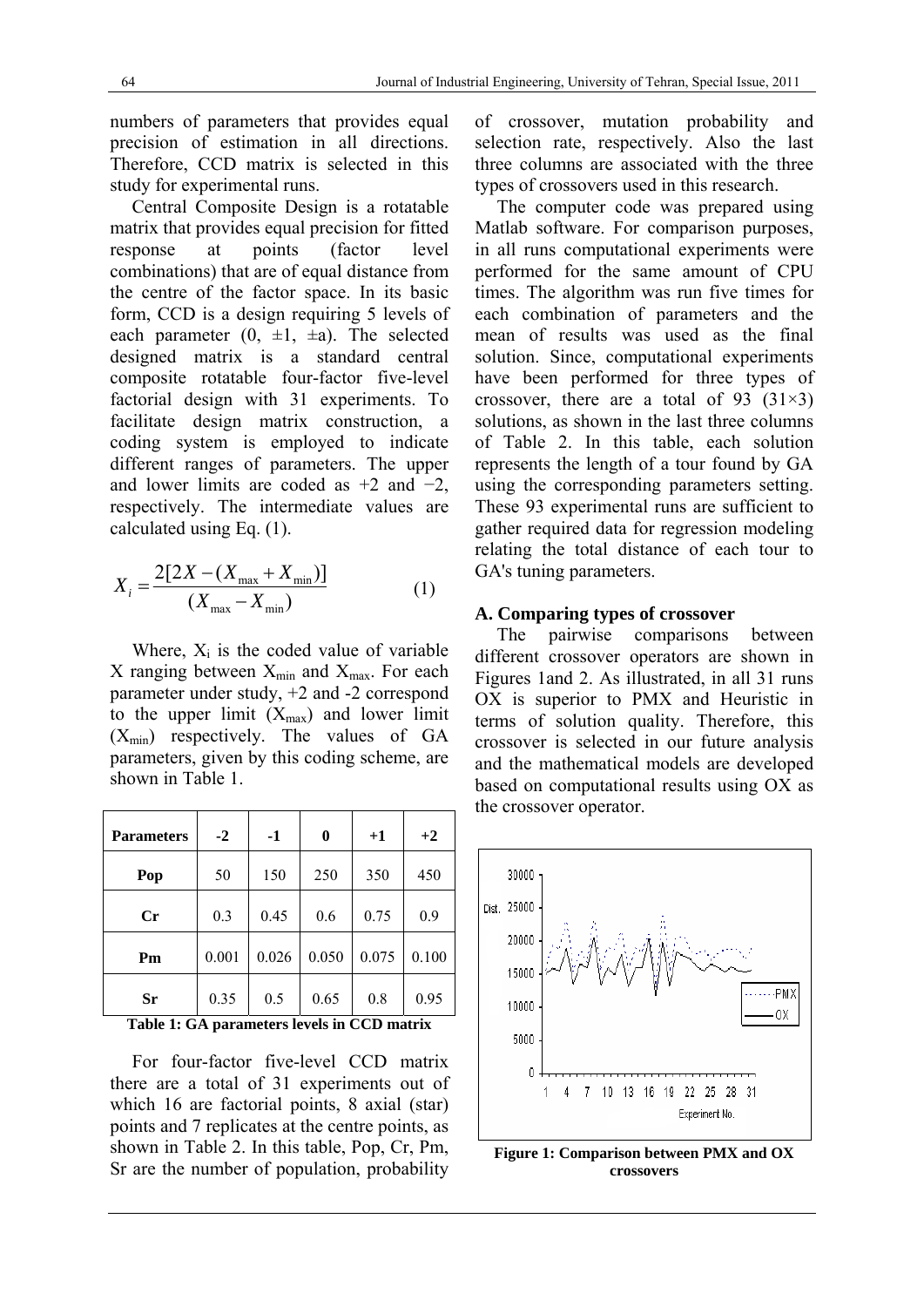|                        | Obs.<br>N <sub>0</sub> | Pop                  | $\mathbf{C}$ r                                                  | Pm           | <b>Sr</b>            | <b>Fitness</b><br>fun. of<br><b>PMX</b>    | <b>Fitness</b><br>fun. of<br><b>OX</b> | <b>Fitness</b><br>fun. of<br>Heuristic |
|------------------------|------------------------|----------------------|-----------------------------------------------------------------|--------------|----------------------|--------------------------------------------|----------------------------------------|----------------------------------------|
|                        | 1                      | $-1$                 | $-1$                                                            | $-1$         | $-1$                 | 15558                                      | 14996                                  | 16764                                  |
| <b>Factorial point</b> | ٠                      |                      | $\overline{\phantom{a}}$<br>$\overline{\phantom{a}}$<br>$\cdot$ |              | $\ddot{\phantom{a}}$ | $\overline{\phantom{a}}$                   |                                        |                                        |
|                        | 16                     | $+1$                 | $+1$                                                            | $+1$         | $+1$                 | 21074                                      | 20397                                  | 22820                                  |
|                        | 17                     | $-2$                 | $\mathbf{0}$                                                    | $\mathbf{0}$ | $\mathbf{0}$         | 12938                                      | 11642                                  | 12794                                  |
| <b>Axial point</b>     | ٠                      | $\ddot{\phantom{a}}$ | $\ddot{\phantom{a}}$                                            |              |                      | $\ddot{\phantom{0}}$<br>٠                  |                                        |                                        |
|                        | 24                     | $\theta$             | $\theta$                                                        | $\theta$     | $+2$                 | 18566                                      | 15505                                  | 18915                                  |
|                        | 25                     | $\overline{0}$       | $\mathbf{0}$                                                    | $\mathbf{0}$ | $\mathbf{0}$         | 16941                                      | 16558                                  | 18495                                  |
| <b>Center point</b>    | $\cdot$                | $\bullet$            | $\cdot$<br>$\cdot$                                              | $\cdot$      | $\cdot$              | $\overline{\phantom{a}}$<br>٠<br>$\bullet$ |                                        | $\ddot{\phantom{0}}$                   |
|                        | 31                     | $\theta$             | $\mathbf{0}$                                                    | $\mathbf{0}$ | $\mathbf{0}$         | 18753                                      | 15616                                  | 18998                                  |

**Table 2: CCD matrix for process variables in coded and real units along with the observed responses** 



**Figure 2: Comparison between OX and Heuristic crossovers** 

#### **B. Model development and analysis**

A model is a mathematical relationship that states changes in dependent variable when there are changes in independent variables. In many instances, it is of interest to model and explore the relationship between dependent and independent variables. The relationship between these variables is usually characterized by a regression model. The regression model is an approximate fit to a set of sample data in a way that the sum of the square errors is minimized [20]. In this study, Linear, Curvilinear and Logarithmic functions have been fitted on the experimental data to establish the relationships between GA

parameters and its performance characteristic (solution quality). The general forms of the three functions are as follows:

**Linear model:**  $Dist_1 = b_0 + b_1Pop + b_2Cr$  $+b_3Pm +b_4Sr$  (2)

**Curvilinear model:**  $Dist_2 = b_0 + b_1 Pop + b_2 Cr$ +b<sub>3</sub>Pm +b<sub>4</sub>Sr +b<sub>11</sub>Pop<sup>2</sup> +b<sub>22</sub>Cr<sup>2</sup> +b<sub>33</sub>Pm<sup>2</sup><br>+b<sub>44</sub>Sr<sup>2</sup> +b<sub>12</sub>Pop×Cr +b<sub>13</sub>Pop×Pm  $+b_{12}Pop \times Cr$   $+b_{13}Pop \times Pm$  $+b_{14}Pop \times Sr$   $+b_{23}Cr \times Pm$   $+b_{24}Cr \times Sr$  $+b_{34}Pm \times Sr$  (3)

**Logarithmic model:**  $Dist_3 = e^{b0} \times Pop^{b1}$  $\times$ Cr<sup>b2</sup>  $\times$ Pm<sup>b3</sup>  $\times$ Sr<sup>b4</sup> (4)

In the above equations, Dist is the length of the tour for a given TSP. The GA parameters values are stated by Pop, Cr, Pm and Sr. Finally,  $b_0$  is the intercept term; while  $b_1$ ,  $b_2$ , ...,  $b_{34}$ ,  $b_{44}$  are coefficients of variables.

Based on experimental data for the att48 TSP example, the mathematical models representing the relationship between GA parameters and its performance measure (solution quality), can be stated by:

**Linear model:** Dist<sub>1</sub> =  $7263 + 17.5$  Pop +  $8702 \text{ Cr} + 5612 \text{ Pm} - 1604 \text{ Sr}$  (5)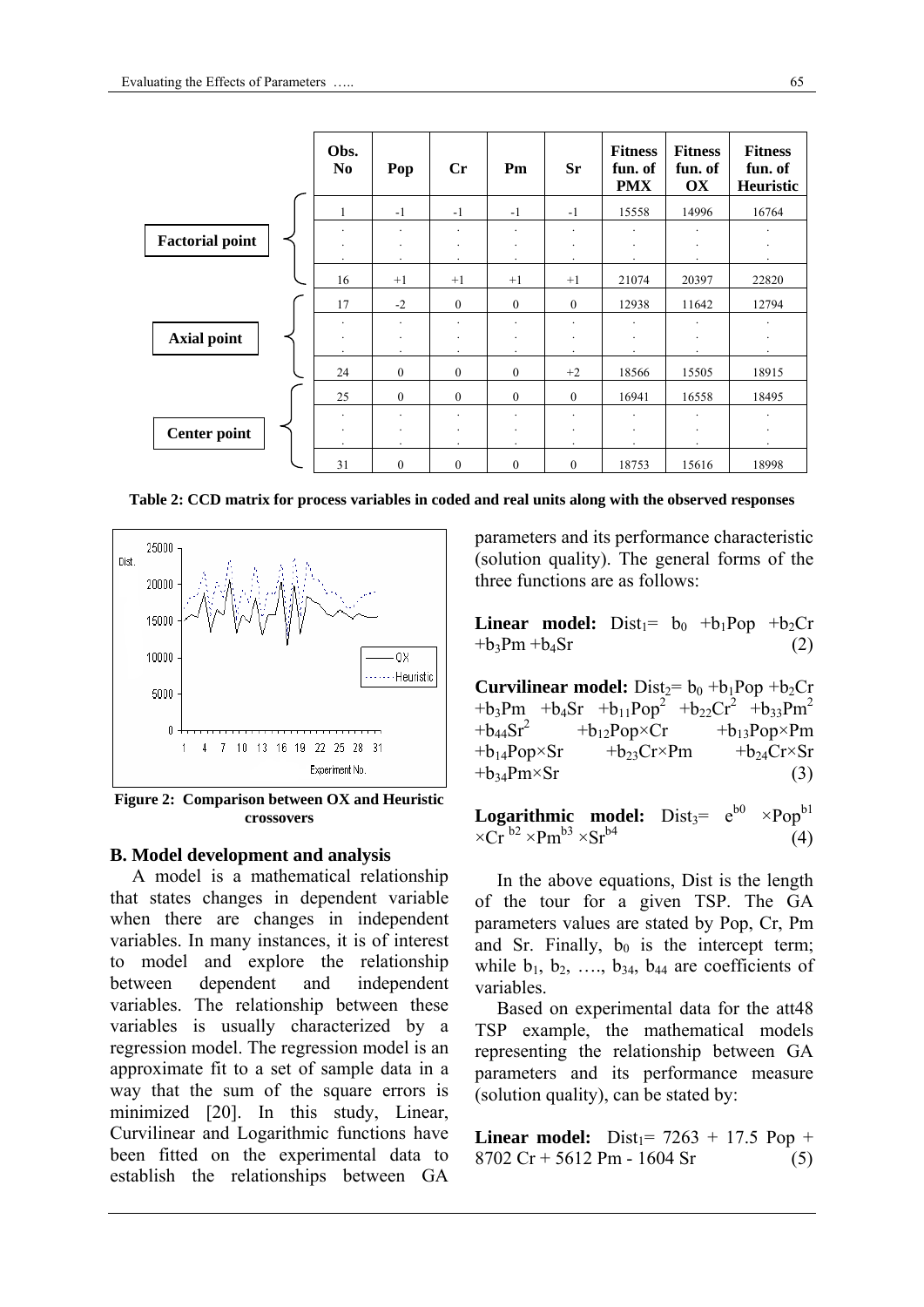**Curvilinear model:** Dist $20786 - 7.9928$ Pop – 5852.5 Cr – 181811 Pm – 6278 Sr –  $0.0001$  Pop<sup>2</sup> + 263.16 Cr<sup>2</sup> + 666074 Pm<sup>2</sup> +  $257.61 \text{ Sr}^2 + 26.829 \text{ Pop} \times \text{Cr} + 131.57$ Pop×Pm + 4.2458 Pop×Sr + 111183 Cr×Pm  $+ 2863.9 \text{ Cr} \times \text{Sr} + 30583 \text{ Pm} \times \text{Sr}$  (6)

**Logarithmic model:** 
$$
Dist_3 = e^{8.56} \times Pop^{0.225} \times Cr^{0.305} \times Pm^{-0.0090} \times Sr^{-0.0599}
$$
 (7)

These models can predict GA solution (final length of the tour) for any given set of parameter settings. They may also give an insight into the relative importance of each GA parameters.

#### **C. Statistical analysis and model selection**

To assess the quality of the proposed models and to determine their adequacies, Analysis of variance (ANOVA) has been performed within the confidence limit of 95%. Given the Pr and F values resulted from ANOVA, all models are considered adequate within the specified confidence limit, as tabulated in Table 3.

| Model              | F<br><b>Value</b> | $P_r > F$ | ${\bf R}^2$ | $\mathbb{R}^2$ -<br>(adj) |
|--------------------|-------------------|-----------|-------------|---------------------------|
| Linear             | 45.88             | 0.000     | 87.6%       | 85.7%                     |
| <b>Curvilinear</b> | 37.17             | < 0001    | 97.0%       | 94.4%                     |
| Logarithmic        | 50.49             | 0.000     | 88.6%       | 86.8%                     |

**Table 3: ANOVA table for GA models** 

In regression modeling, the choice of the best model depends on the nature of initial data and the required accuracy. Generally, the higher value of the correlation coefficient  $R<sup>2</sup>$  the higher significance of the model. In Table 3, curvilinear model has the highest correlation coefficient of 97%. This means it can predict GA performance with the highest possible accuracy. To further investigate the adequacy of the selected model, tests of normal plot of residuals were also performed on the models. The spread of calculated and actual values of final tours around the regression lines for the three functions are shown in Figures 3 to 5. As illustrated, the

best model to relate GA parameters settings and its performance characteristic, found to be second degree polynomial function. Therefore, further statistical analyses would be performed on this model only.



**Figure 3: Normal probability plot of residuals for linear model** 



**Figure 4: Normal probability plot of residuals for curvilinear model** 



**Figure 5: Normal probability plot of residuals for logarithmic model**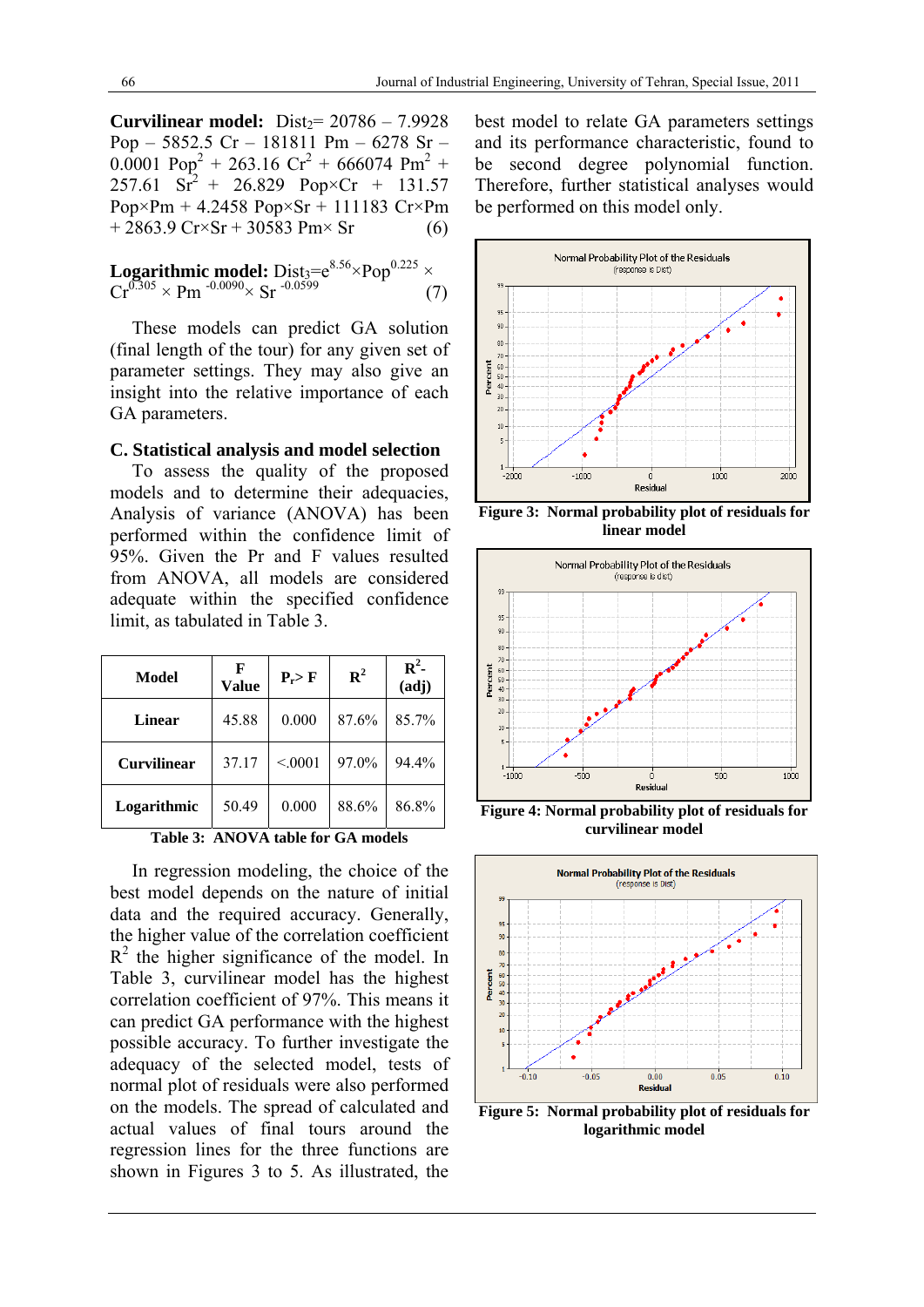The significance of each parameter in curvilinear model is determined using t-test and P-values which are listed in Table 4. Student's t-test is employed to determine the mean square error which can be obtained by dividing each coefficient by its standard error.

A large t-value implies that the coefficient is much greater than its standard error. The P-values are necessary to understand the pattern of the mutual interactions between the test variables. For any parameter, larger t-value and smaller P-value indicate that the factor is very significant.

| <b>Variab</b><br>le | DF | <b>Parameter</b><br><b>Estimate</b> | <b>Standar</b><br>d Error | t<br><b>Value</b> | Pr >  t |
|---------------------|----|-------------------------------------|---------------------------|-------------------|---------|
| Interce<br>pt       | 1  | 20786                               | 4170.45                   | 4.98              | 0.0001  |
| Pop                 | 1  | $-7.99$                             | 9.11                      | $-0.88$           | 0.3932  |
| Cr                  | 1  | $-5852.46$                          | 6722.05                   | $-0.87$           | 0.3968  |
| Pm                  | 1  | $-181811$                           | 35547                     | $-5.11$           | 0.0001  |
| Sr                  | 1  | $-6278.04$                          | 6895.83                   | $-0.91$           | 0.3761  |
| Pop <sup>2</sup>    | 1  | $-0.001$                            | 0.01                      | $-0.01$           | 0.9898  |
| Cr <sup>2</sup>     | 1  | 263.16                              | 4136.67                   | 0.06              | 0.9501  |
| Pm <sup>2</sup>     | 1  | 666074                              | 148920.0<br>0             | 4.47              | 0.0004  |
| $Sr^2$              | 1  | 257.61                              | 4136.67                   | 0.06              | 0.9511  |
| Pop_Cr              | 1  | 26.83                               | 8.29                      | 3.23              | 0.0052  |
| Pop P<br>m          | 1  | 131.57                              | 49.77                     | 2.64              | 0.0177  |
| Pop_Sr              | 1  | 4.24                                | 8.29                      | 0.51              | 0.6158  |
| Cr Pm               | 1  | 111183                              | 33181.00                  | 3.35              | 0.0041  |
| Cr Sr               | 1  | 2863.89                             | 5530.21                   | 0.52              | 0.6116  |
| Pm Sr               | 1  | 30583.00                            | 33181.00                  | 0.92              | 0.3704  |

**Table 4: Least squares fit and parameters estimates (significance of regression coefficients)** 

With respect to the above results, the most important parameter affecting GA performance is the probability of mutation  $(P_m)$ . Statistical analysis shows that both first

#### order and second order of  $P_m$  are highly significant since their respective P-values are very small. Moreover, the interactions between the population size and crossover probability (Pop-Cr), population size and mutation probability (Pop- $P_m$ ), probabilities of crossover and mutation  $(Cr-P_m)$  are also significant. These interactions have positive effects on response variable.

#### **Conclusion**

 In this research, the relations between input parameters and solution quality (output) of Genetic Algorithm have been established using a TSP benchmark problem (att 48). Central composite design matrix with 31 experiments was used to gather the required data for regression modeling. Based on computational results, the effects of three types of crossover have also been studied. Results show that in all cases OX crossover is better than PMX and heuristic. Next, various functions were fitted on the data to model the optimization process. Among various regression function, curvilinear is found to be the best model based on correlation coefficient and Analysis of Variance (ANOVA) criteria. Statistical analyses show that mutation probability as well as interaction effects between population and crossover, population and mutation and between mutation and crossover are significant factors. The proposed approach is promising in the sense that it may be used to determine the proper set of parameter settings for a given optimization problem. Nevertheless, it should be noted that the performance of such procedures is case-dependent and may vary with problem size and its structure.

#### **References**:

- 1- Moon, C., Kim, J., Choi, G. and Seo, Y. (2002). "An efficient genetic algorithm for the traveling salesman problem with precedence constraints." *European Journal of Operational Research,* Vol. 140, PP. 606–617.
- 2- Liu, F. and Zeng, G. (2009). "Study of genetic algorithm with reinforcement learning to solve the TSP." *Expert Systems with Applications, Vol. 36,* PP. 6995–7001.
- 3- Meer, K. (2007). "Simulated Annealing versus Metropolis for a TSP instance." *Information Processing Letters,* Vol. 104, No. 6, PP. 216-219.